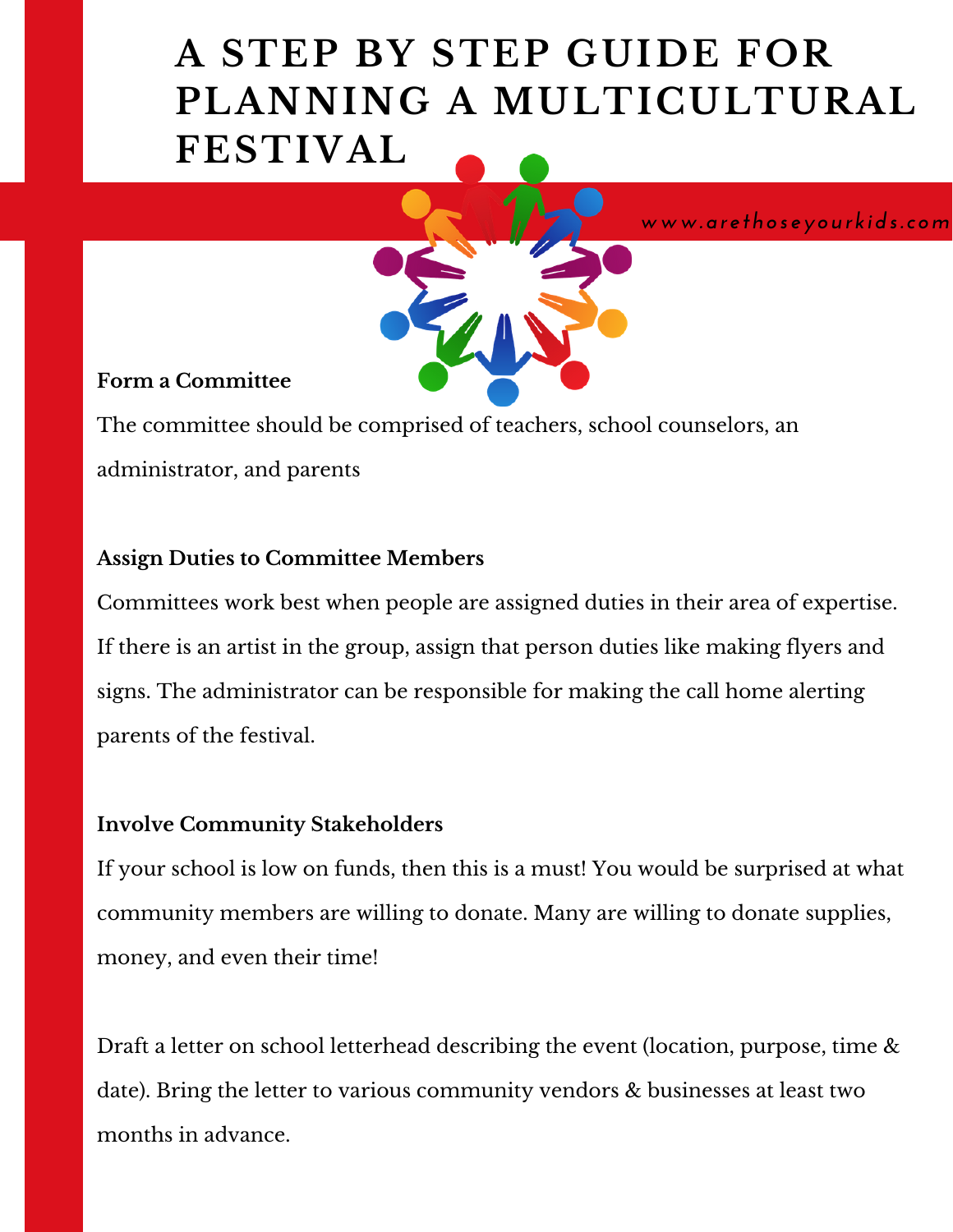# **A STEP BY STEP GUIDE FOR PLANNING A MULTICULTURAL FESTIVAL**

*www.arethoseyourkids.com*

#### **Publicize, Publicize, Publicize**

This is a great opportunity to get the students involved. If you have a Student Council at your school, have the Student Council advisor present this festival to them. Get them involved in making flyers and announcing to the school. The president may be in charge of making the morning announcements. Draft an announcement that can be read daily.

If the school has a website or Facebook page, put information about the festival on the Internet. Flood your school and community with information.

#### **Pick Countries & Assign One to Each Classroom**

The world is a big place! Count the number of classrooms you have in your school, and pick the countries you will assign to each classroom. You may choose to combine smaller classes together.

Each classroom will be responsible for making a class flag and cultural dress. Students will enjoy being creative and making their own attire. Teachers can be as elaborate or simple as they choose based on their comfort level. Oriental Trading Company has several materials that are perfect for multicultural activities! This will make your social studies teachers very happy because it will align with their standards. ELA teachers could even assign a writing assignment about the country that could align with their standards.